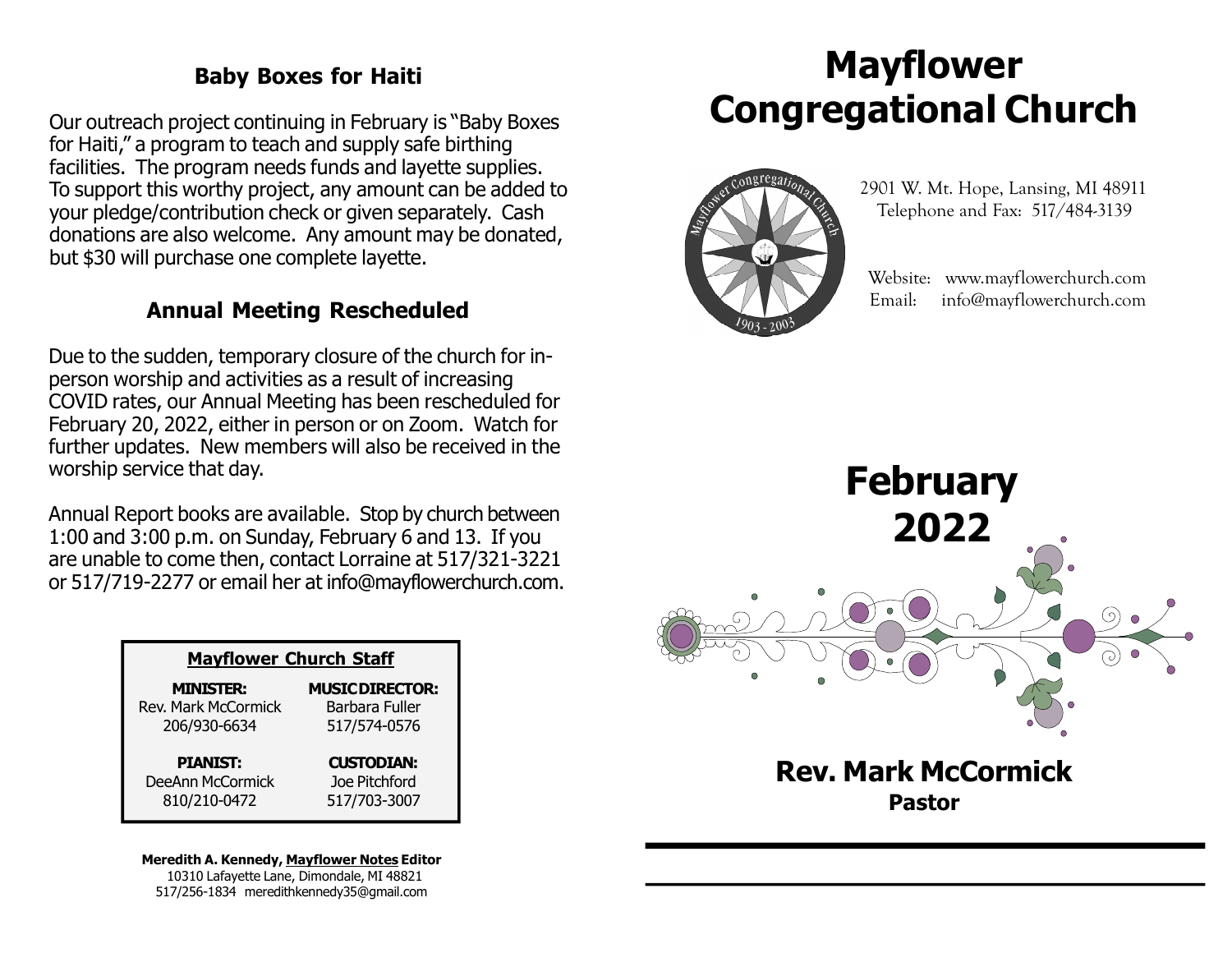





# BIRTHDAYS

- 2/1 Nancy McKay
- 2/9 Lisa Jones
- 2/11 Bob Z
- 2/21 Carla Woodward
- 2/22 Gwen Tisdale
- 2/26 Candy Bywater

# OUTREACH FOCUS (see info on back)

Baby Boxes for Haiti



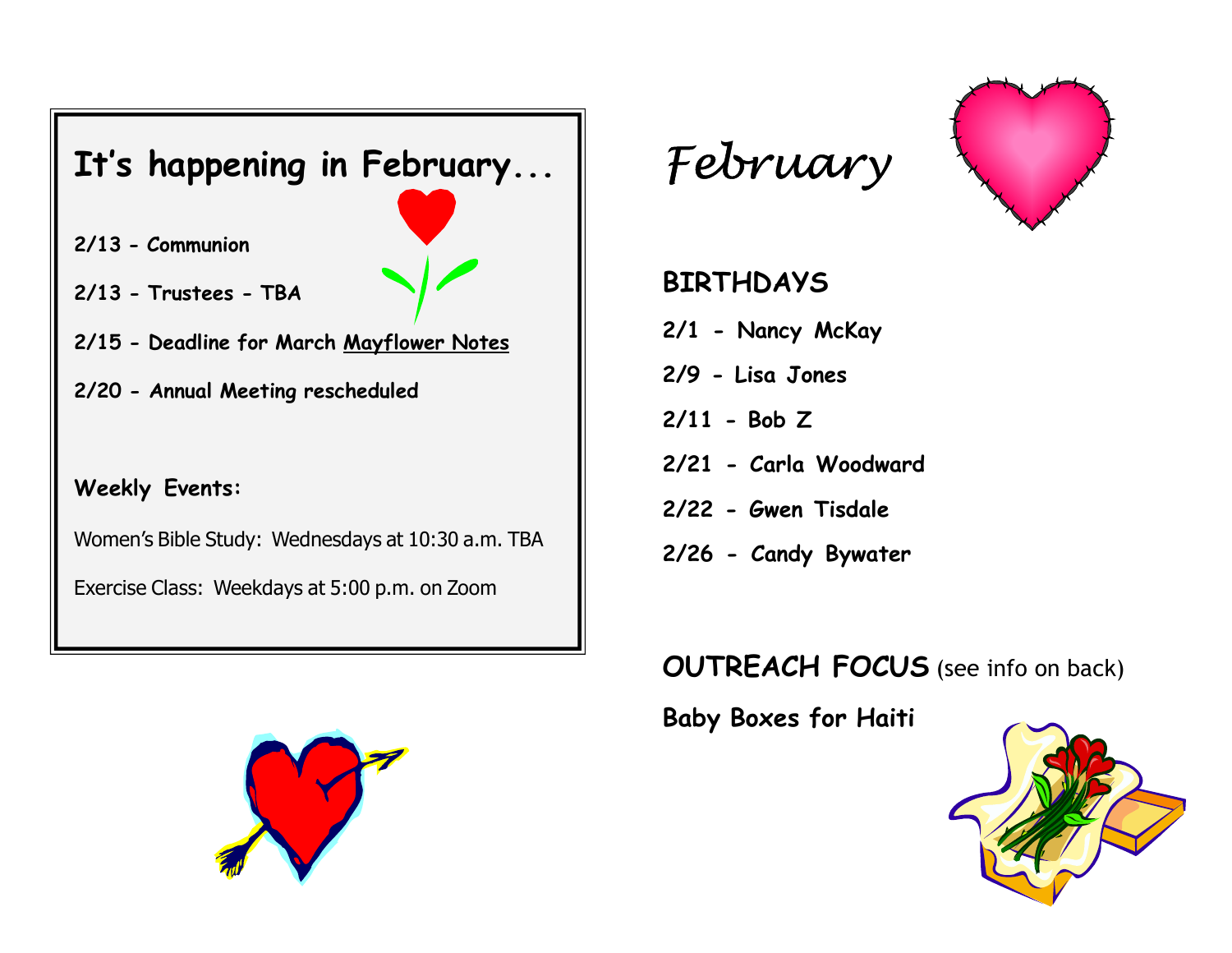### Mayflower Financial News

Your generosity was incredible in December! Thank you so much!

We've now received \$7200 toward the significant expense of the new office lobby entrance doors. That's so helpful!

Your response to the Christmas Eve offering for the Salvation Army totaled \$2500. That's an amazing amount and it will be put to good use.

For our other current outreach project, the Mitten Tree, many cold weather items have been donated so far, along with \$275. We'll continue to collect knitted items and money until the end of January.

We'll be collecting for the Baby Boxes for Haiti project through the end of February. The total collected so far is \$50.

The following is a summary of our finances as of December 31:

| Income:                       | \$22,525.74    |
|-------------------------------|----------------|
| Expenses:                     | 18,352.56      |
|                               | \$<br>4,173.18 |
| <b>YTD</b> for Twelve Months: |                |
|                               |                |
| Income:                       | \$131,284.60   |
| Expenses:                     | 139,428.88     |
|                               | $$-8,144.28$   |
| <b>Fund Balances:</b>         |                |
| Checking:                     | \$19,744.64    |
| Savings:                      | 85,563.94      |
| Certificate of Deposit:       | 22,626.39      |
|                               | \$127,934.97   |

Detailed financial reports are in the brochure rack in the lobby or can be emailed to you. Contact us if you have questions or want a copy.



—Linda Wheeler, Treasurer, and Lorraine Finison, Financial Secretary

## Pastor Mark's Musings

I want to thank the Mayflower congregation for the incredible outpouring of love and support since my mother became ill and passed away last month. As a pastor, I am familiar with the various aspects of grief when people lose loved ones. It is never an easy time, and it is always a privilege to represent the church in my ministry to families and individuals as they navigate their losses. But now it is my turn, and I so greatly appreciate the many ways all of you have been 'pastoral' to me. Your prayers and thoughtful remembrances have meant so much to me.

One of the things my mother gave me and all who knew her was a legacy of colorblindness. February is Black History Month, and it is a good time to reflect on the way that the gospel intersects with our societal tension over racial issues. No preacher has had more influence on my ministry than Dr. King, and a book I read early in my ministry, "Knock at Midnight," was a collection of sermons he preached before the age of 25. My favorite was one entitled "How to Forgive Your Enemies." Mom not only demonstrated colorblindness in the way she acted, but took pains to understand the historic difficulty racism has played in the lives of minorities, particularly with African Americans. So she had her own brand of affirmative action she lived and taught. I saw her go out of her way to extend extra kindness, attention, and understanding toward those who suffered historic oppression and blunted opportunity. Thanks, Mom!

I love the diversity we have in our church, and our corporate life as a "Beloved Community" is enhanced by integrating each other's stories into our own. I certainly see that in the life of Jesus, especially as he dealt with Samaritans, the diseased, the marginalized, and women, all of whom he elevated to an equal status with all humanity. As followers of Christ, we should also do no less.

Pastor Mark